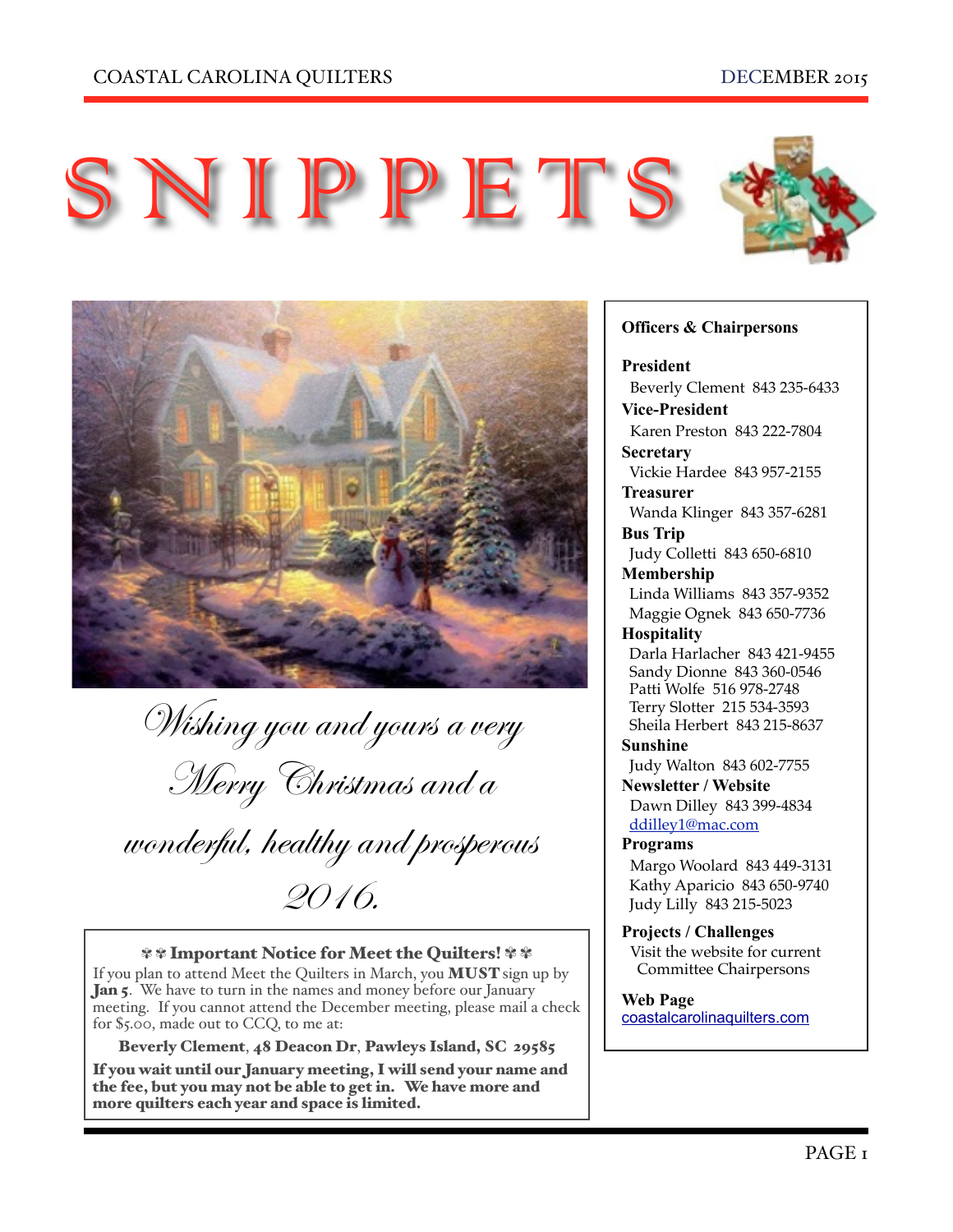# **Greetings from Bev**

Here we are at the end of another successful year for our Coastal Carolina Quilters. As 2015 draws to a close, so does my 2 years as your president, so I would like to take this opportunity to thank each and every one of you for your support. Without you, we would not exist. Of course special thanks must go out to our officers and committee personnel for all their hard work. Without them, we could not have the wonderful challenges, programs, newsletters, snacks, website and other activities that we enjoy. During 2015 we have gained a lot of new members and, unfortunately, lost some. Our snowbirds come and go and we are looking forward to your return again in January. I hope CCQ makes you feel a bit more like the Grand Strand is your home, and I know some of you have given up on shoveling snow and moved here permanently - WELCOME! Be careful while traveling over the holidays. We will see some of you (112 at last count) at our Christmas luncheon and the rest in January when you get back to our sunny south! Whatever holiday you celebrate, have a joyful one and from me - MERRY CHRISTMAS!

Beverly Clement, President

# **Notes from Margo**

## To-Do List

- ✴ Wear your name tag
- ✴ Watch your speed in OSV!
- ✴ Bring \$5 for Meet The Quilters
- ✴ Pay \$20 membership dues deadline is 1/18/16
- ✴ Bring Left Right Center dice game
- \* Bring 3 unwrapped FQs for LRC game  $*$  Bring **wrapped**, homemade gift for
- exchange
- ✴ Bring Show and Tell

**Tis the season for giving - Quilters know** the true meaning of Christmas and not just at Christmas time. All year long our generous, giving members have been busy little elves. The many examples of this giving spirit are lap quilts/throws for Heartland Hospice, baby quilts for Family Outreach, bead bags and pillowcases for MUSC Children's Hospital and last, but far from least, many quilts for our veterans through Quilts of Valor. There aren't enough words to express my appreciation for all of your hard work and we know the recipients are very grateful. (See note from Heartland Hospice on page  $4$ .)

# December 14<sup>th</sup> Christmas Luncheon -We are so thankful to be able to spend the day with our many quilting friends. It's time to relax, have some fun and enjoy the day's festivities. Murray and Mike's are catering our meal this year. Since we have a large crowd attending here's the plan to make this work more efficiently. Wanda Klinger, our Treasurer, will have every paid member's name on a card which you will receive when you check in. You will drop that card in a basket when your table number is called to lunch. Again, there will be no paying for the meal at the door! Also, no take-out containers will be allowed. Any leftover food will be donated to Street Reach or other charity. We appreciate your cooperation.

CCQ Business - We have a little business to conduct before the games begin. The election of 2016 officers will take place first. The next item is not part of our by-laws but we want your input on this very weighty decision. It has been suggested that it may be time to dispense with serving desserts at every meeting. Our membership has grown so large it has become increasingly difficult to have enough desserts to serve everyone. In 2015 we had an astounding 80 members providing desserts and yet we frequently run out before the entire group was served. With food allergies and other health issues, maybe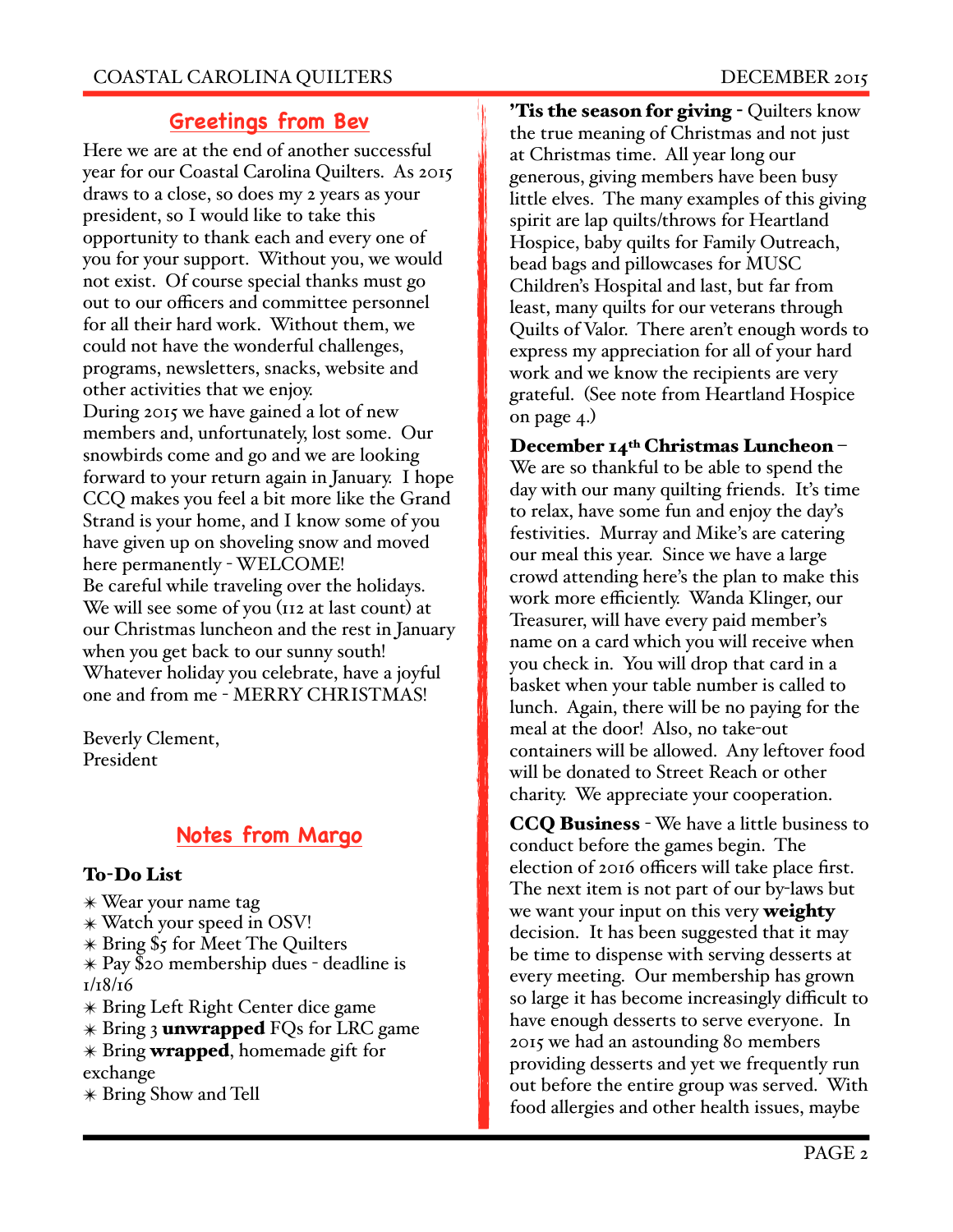it's time to go cold turkey and cut our ties to the sweets. Also, our hospitality committee has lost a few helpers this year. If we continue the desserts, the committee will need some more of you to step up. So we'll put it to a vote!

Let the games begin! - Participation in either one or both of these games is optional. For the Left, Right, Center game you will need **3 unwrapped fat quarters**. The winner goes home with a pile of fat quarters! Any color fabric will do. Our only request is that the fabric be "quilt shop quality." No Wal-Mart or JoAnn fabrics please! The second game is our ever popular homemade (sewing and quilting related items) gift exchange. Bring your homemade gift **wrapped or in a bag** to play along. It's so much fun to see all the wonderful creative things everyone makes.

PHD Prizes Awarded - Our PHD lady, Linda Schillaci, will award a prize to the overachiever/s that completed all 10 of their "projects half done" list and will draw the name of the grand prize winner.

## IMPORTANT!! Parking, Carpooling and Speed

Limits We'd like to welcome all our snowbirds back. Our member attendance nearly doubles this time of year and you  $\bullet$  know finding a parking space becomes a bit  $\bullet$ of challenge in Oceanside Village. We strongly urge that you carpool. If possible, meet at the Bi-Lo at the Beach and get a carload before coming into OSV. And please don't park in front of the mailboxes. • Overflow parking is available in the grassy • area if necessary. Also, remember to obey • the posted speed limit signs. It's 20 mph on the main road and 15 mph on the side roads. Remember we are guests and we don't want to wear out our welcome at this beautiful facility.  $\bullet$   $\bullet$  $\bullet$   $\bullet$ 

2016 Membership Dues Deadline 1/18/16 – So that our hardworking membership ladies can enjoy the day too, they request you place your check or cash in an envelope along with your name and include a new form if you have any changes. Place the envelope in the basket on the front table. Brenda and Terry will gather them up after the meeting and will have your membership card ready for pick up at the January meeting. You snowbirds and those unable to attend the Dec. meeting please send your dues check to Brenda Call, 264 Palmetto Glen Dr., Myrtle Beach, SC 29588 before the 1/18/16 deadline. The 2016 membership list will be published after our January meeting.

Coming up in January – Tina Roth just missed the snow falling in Michigan and is back with us to do a lecture and trunk show that will knock your socks off!! On Tuesday, January 19th Tina will be teaching the Indigo Braids pattern. There are 4 spaces left in the class. This is a great opportunity to stretch your skills and learn all the tricks of the trade from one of our premier teachers. If you are interested in the class please contact Margo Woolard at [cdwool31@frontier.com](mailto:cdwool31@frontier.com) or call 843-655-4826.

### Please welcome our newest members. Their complete contact info will be in the new member roster –

| JoAnn Cowan            | Sandra Crossman   |
|------------------------|-------------------|
| <b>Billie Glossner</b> | Pat Graves        |
| Jan Siecinski          | Patricia Sprecher |

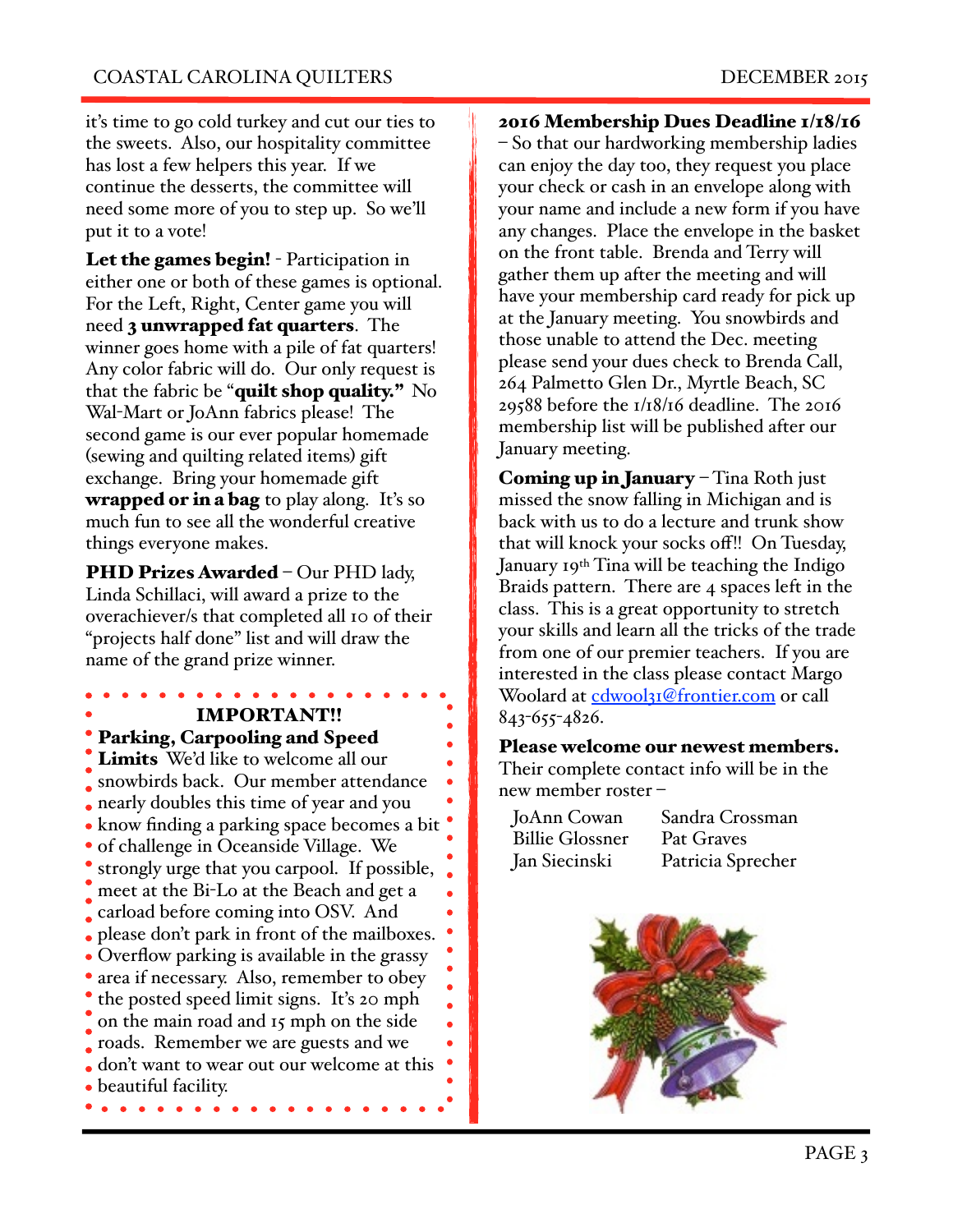**2016 Gala News**  $-$  It's time to once again get those quilts ready for the show. We look forward to all your entries and appreciate all you do to make the show memorable each year. Mark your calendars; here are the important dates to remember!

- Gala February 26th and 27th from 10 a.m. 4 p.m.
- Registration Forms due no later than 5 p.m. Thursday, January 28th
- Quilt Drop Off 9 a.m. 11:30 a.m. Thursday February, 25th
- Quilt Pick Up Saturday, February 27th 5:00 p.m. – 5:30 p.m.

Every quilt/wearable must have a separate entry form. Both registration forms are available at the guild meetings, on the CCQ website or at [www.horrycountymuseum.org.](http://www.horrycountymuseum.org/) Reminder – Please read the rules carefully on the form. It's **extremely** important to the set up of the show to measure your quilt accurately! To plan your day at the Gala, the schedule for the lecture/demos will be in the next newsletter. And did you know that our very own Kathy Stuart is the 2016 Featured Quilter? You won't want to miss her exhibit. Also we are in need of some antique quilts for the bed turning. Please contact Dawn Dilley at [ddilley1@mac.com](mailto:ddilley1@mac.com) if you have one we can display.

Coming soon! – The 2016 Program Calendar is almost complete and will be going out soon. We've worked really hard to bring you lots of great speakers and classes for this upcoming year

Congratulations go to Judy Lilly. She received an honorable mention at the Artspace 506 Gallery's 2nd Annual Small Works event in North Myrtle Beach for her piece called By Candlelight.

Also, check out Judy's article in the January, 2016 issue of American Quilter aptly named Joy of Landscapes. Atta Girl!!

Quilts for Hospice Patients - We received a lovely note from Kathie Hill, Volunteer Coordinator for Heartland Hospice. As most of you know, Willie Conway worked for Heartland until she had to retire on disability several years ago. Since then, she has been a volunteer delivering quilts to their patients. Here is Kathie's note:

*On behalf of the staff and patients of Heartland Hospice Myrtle Beach, I would like to thank you and your quilters association for the time and love they have donated to our patients through their quilts. These quilts are not only beautiful, but they serve in helping to keep our patients warm and comfortable.*

*Many patients have benefited fom your generous donations and we are hopeful many more wil continue to be.*

*Again, fom al of us at Heartland Hospice Myrtle Beach, thank you and your wonderful coastal Carolina quilters for the love and care they have shown our patients.*

*Sincerely,*

*Kathie Hil" Volunteer Coordinator*

# WANTED

Husquavarna No. 1.

CCQ member, Bev Cudmore, is looking for a used machine to be used for parts. She needs either a Step Motor (that controls Reverse/Stitch length),

or,

a complete board (which includes the above.)

If you have that machine, or know where she might get the pieces and parts she needs, contact Bev Cudmore - 843-390-0288.